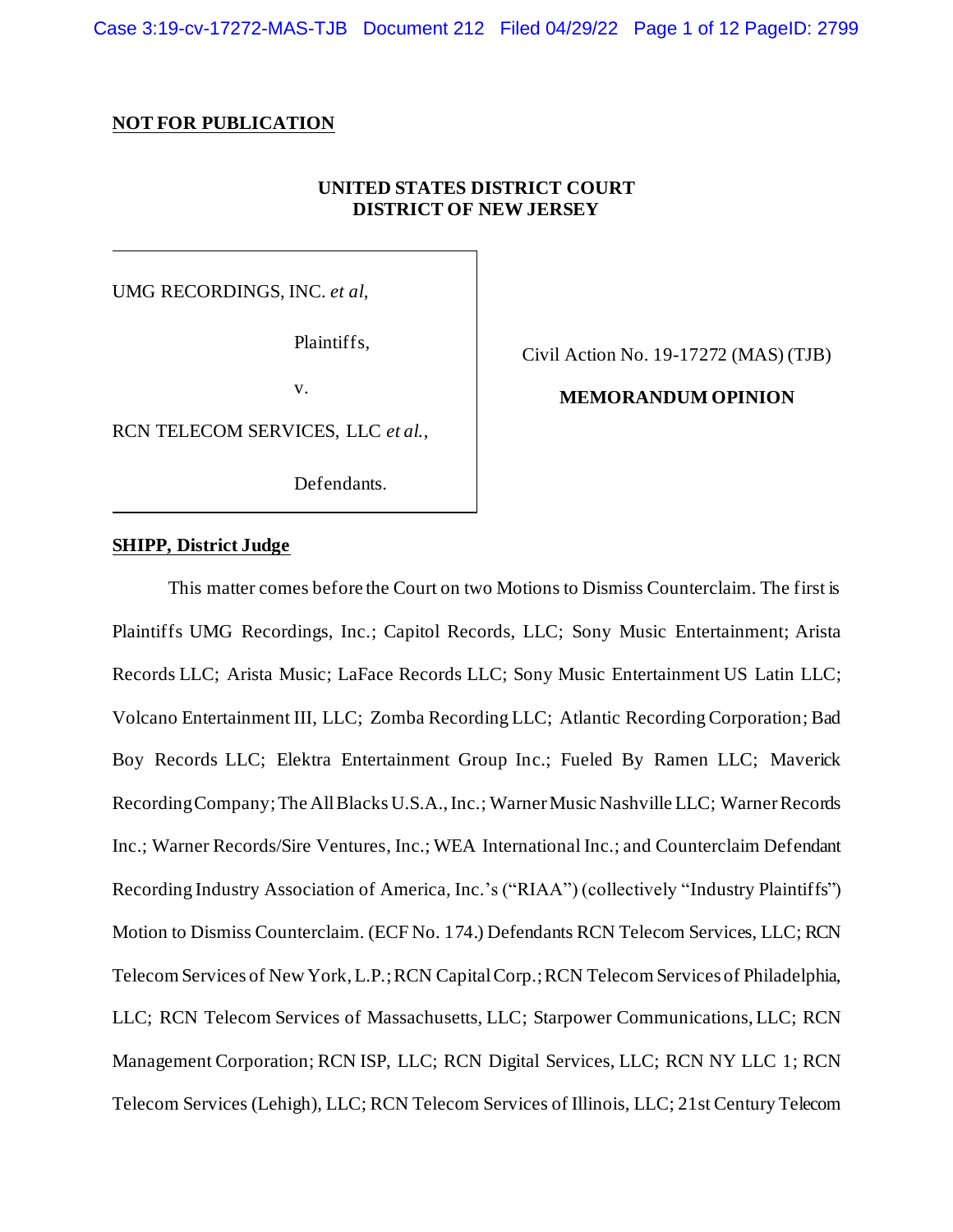Services, Inc.; and RCN Cable TV of Chicago, Inc. (collectively "Internet Providers") opposed (ECF No. 183), and Industry Plaintiffs replied (ECF No. 187).

The second motion is Counterclaim Defendant Rightscorp, Inc.'s ("Rightscorp") Motion to Dismiss Counterclaim. (ECF No. 175.) Internet Providers opposed (ECF No. 183), and Rightscorp replied (ECF No. 186). The Court has carefully considered the parties' submissions and decides the matter without oral argument under Local Civil Rule 78.1. For the reasons below, the Court grants Industry Plaintiffs' and Rightscorp's Motions.

### **I. BACKGROUND**

This is a case about copyright infringement and the interaction between the parties that allegedly facilitated the infringement, those who identified it, and those prosecuting it. Currently before the Court is a narrow slice of the story involving Internet Providers' counterclaim against Industry Plaintiffs and Rightscorp for unfair competition. Indeed, this is the second time the Court addresses these motions, and it hereby incorporates and adopts by reference the background section of its prior Memorandum Opinion. *See UMG Recordings, Inc. et al. v. RCN Telecom Servs. LLC et al*, No. 19-17272, 2021 WL 2810145, at \*1-3 (D.N.J. June 30, 2021), ECF No. 159. Having been here before, the Court provides only those facts necessary to resolve the instant motions.

Internet Providers offer internet access to customers throughout the United States, with a focus on the northeastern market. (Defs.' Answer and Countercompl. ("Countercompl.") ¶ 42, ECF No. 161.) According to Internet Providers, they do "not supervise or control what users of [their] network do on the internet," but rather act as a mere "conduit, or gateway, for access to the internet." (Countercompl. ¶¶ 42-43, 47.) Congress imposed limitations on Internet Providers' passivity, however, in passing the Digital Millennium Copyright Act in 1998 (the "Act"). Pub. L. No. 105-304, 112 Stat. 2860, § 1. The Act accelerated U.S. copyright laws "squarely into the digital age" by, among other things, imposing a framework for when internet service providers may be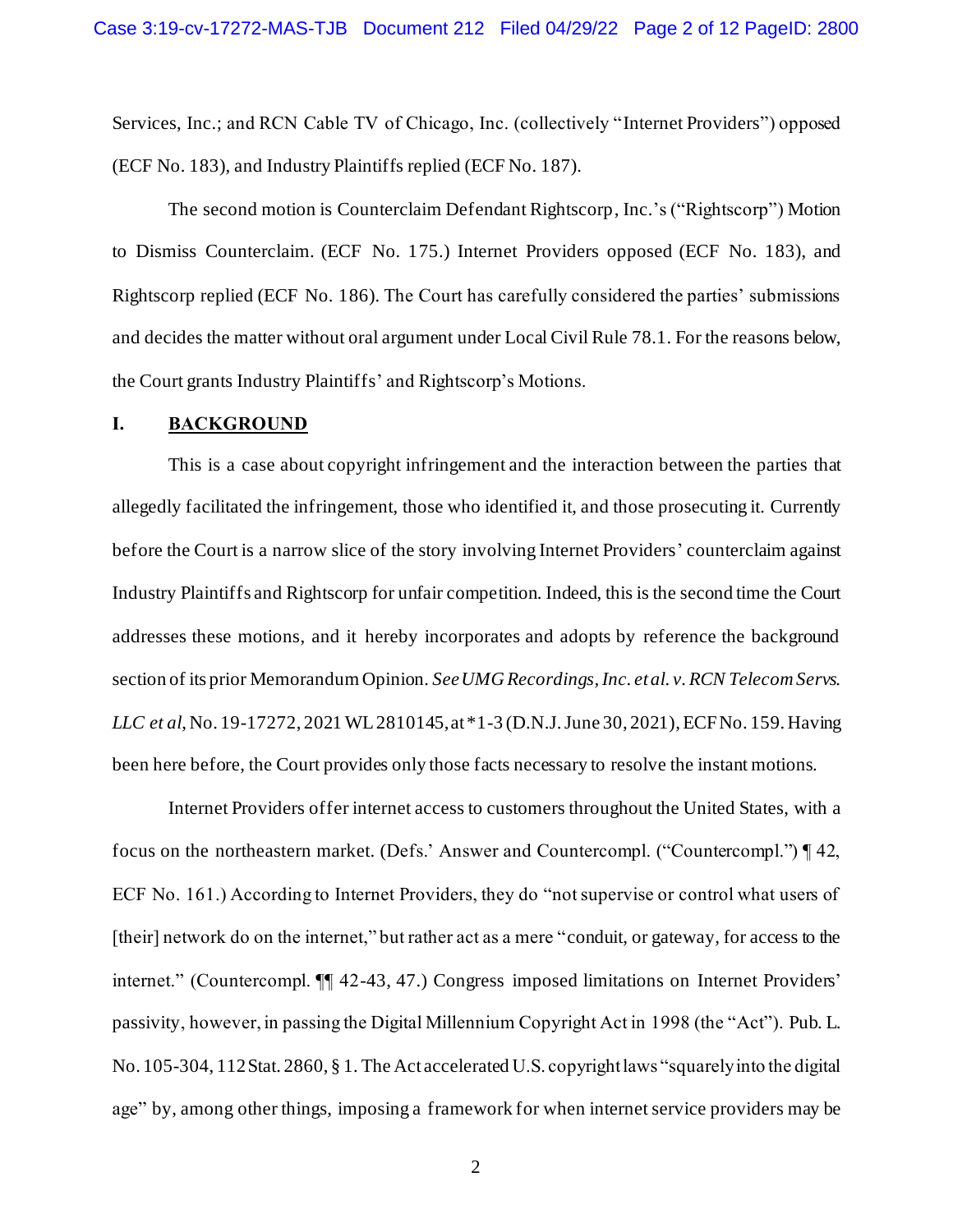liable for copyright infringement. *See* Report of the Senate Comm. on the Judiciary, S. Rep. No. 105-190, at 2, 7 (1998). One avenue of liability is when companies providing internet services have actual or constructive knowledge that their subscribers are infringing copyrighted work. *See* 17 U.S.C. § 101 *et seq*.; *Arista Recs., Inc. v. Flea World, Inc.*, No. 03-2670, 2006 WL 842883, at \*14 (D.N.J. Mar. 31, 2006). This type of internet service provider liability forms the basis of this suit, as Industry Plaintiffs bring claims against Internet Providers for contributory and vicarious copyright infringement. (Am. Compl. ¶¶ 3-10 (citing 17 U.S.C. § 101 *et seq.*), ECF No. 9.)

But Congress provided a safe harbor for companies such as Internet Providers to avoid liability for contributory or vicarious copyright infringement should they adopt and implement a policy for repeat infringers using their services, among meeting certain other requirements. *See* 17 U.S.C. §§ 512(a), 512(i)(1)(A). In response to the Act's safe harbor provision, Internet Providers established a policy in 2016 to process and handle infringement notifications they received from third parties (the "DMCA Policy"). (Countercompl. ¶ 49.)

Generally, Internet Providers do not patrol or supervise their network to detect subscriber infringement. (*Id.* ¶ 47.) So, if knowledge of infringement is the touchstone for vicarious liability, how are Internet Providers notified? One way comes from infringement notification emails from outside entities like Rightscorp. (*Id.* ¶¶ 16-17.) Rightscorp is a Delaware company that operates out of California and deals in the business of detecting online copyright infringement throughout the U.S., including in New Jersey. (*Id.*) It utilizes detection technology to identify suspected infringement on the internet and subsequently sends notifications to the relevant internet service providers. (*Id.* ¶ 66.) In these notifications, Rightscorp includes the IP address associated with suspected infringement and requests that Internet Providers "forward the email to the affected customer." (*Id.* ¶¶ 66-70, 108.) In addition to notifying Internet Providers, Rightscorp also notifies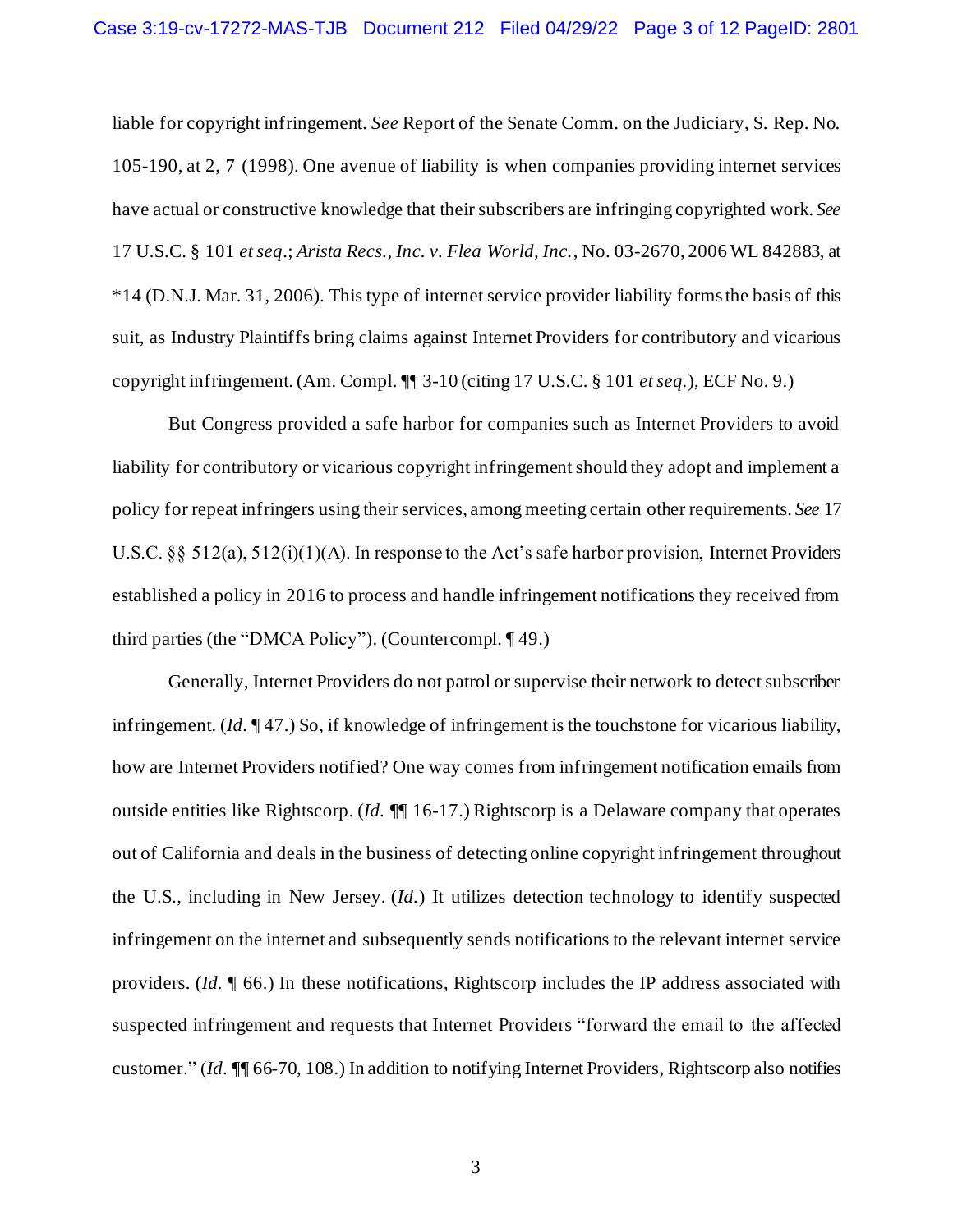the copyright holders. (*See, e.g., id.* ¶ 76.) Rightscorp is not the only entity that notifies Internet Providers that their subscribers may be infringing copyrighted materials, however. (*See id.* ¶ 102.) Although there are several other third parties that provide similar notifications, Internet Providers claim that "all or virtually all" of the other entities that send infringement emails comply with their DMCA Policy. (*Id.*) Rightscorp, on the other hand, ignores that DMCA Policy altogether. (*Id.*  $\P$  101.)

According to Internet Providers, Industry Plaintiffs partnered with Rightscorp in August 2019 to jointly identify infringing internet service providers, which led to this lawsuit. (*Id.* ¶ 76.) Internet Providers now assert a counterclaim against Rightscorp, alleging its infringement notification system violates California's unfair competition law (UCL). (Countercompl. ¶¶ 145-56 (citing California Business & Professions Code § 17200).) In addition, Internet Providers allege that Industry Plaintiffs are complicit with Rightscorp's unsavory conduct by consenting to their infringement notification process and assert a UCL counterclaim against them, as well. (*Id.* ¶ 154.) What are Internet Providers' alleged damages from receiving infringement notifications? They claim that Rightscorp's noncompliant infringement emails caused them substantial expenses, including sustaining additional operating costs to maintain appropriate systems (*id.*  $\llbracket$  57); investing "significant" employee time and resources into addressing these notifications (*id.*); incurring "substantial legal expenses in evaluating and defending against" infringement lawsuits, including this one (*id.* ¶ 130, 132); and further developing their DMCA Policy (*id.* ¶ 131).

Both Rightscorp and Industry Plaintiffs previously moved to dismiss Internet Providers' counterclaim, and the Court dismissed without prejudice in June 2021 for want of statutory standing. (ECF No. 160.) With leave of the Court, Internet Providers submitted an amended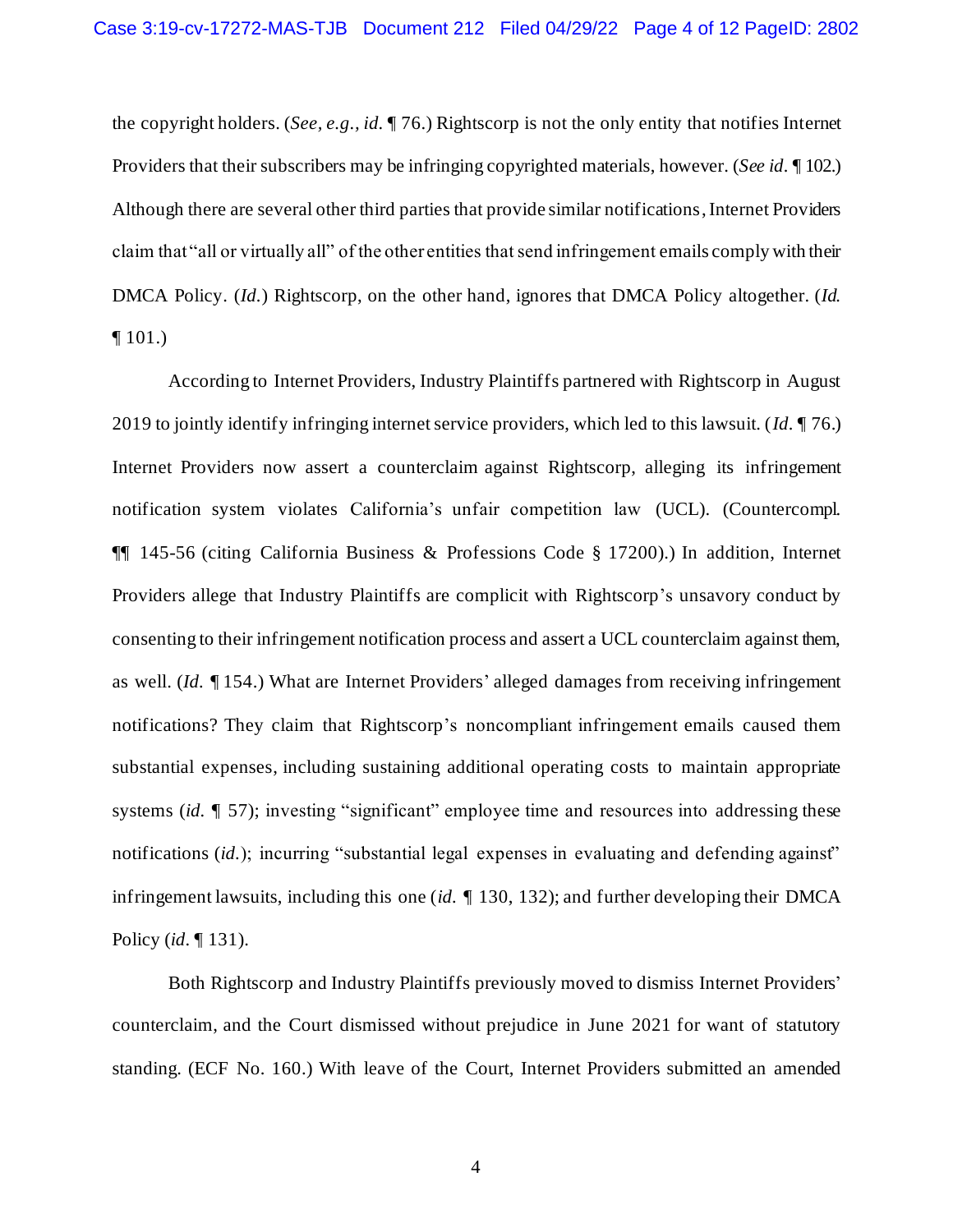counterclaim, adding additional facts to support its California UCL claim. (*E.g.*, Countercompl. ¶¶ 94-156.) Rightscorp and Industry Plaintiffs responded with the present motions.

# **II. LEGAL STANDARD**

Federal Rule of Civil Procedure 8(a)(2) "requires only 'a short and plain statement of the claim showing that the pleader is entitled to relief,' in order to 'give the defendant fair notice of what the . . . claim is and the grounds upon which it rests.'" <sup>1</sup> *Bell Atl. Corp. v. Twombly*, 550 U.S. 544, 555 (2007) (alteration in original) (quoting *Conley v. Gibson*, 355 U.S. 41, 47 (1957)). In ruling on a motion to dismiss a counterclaim under Rule 12(b)(6), district courts use the same standard as ruling on a motion to dismiss a complaint. *See Cnty. of Hudson v. Janiszewski*, 351 F. App'x 662, 667 (3d Cir. 2009).

A district court conducts a three-part analysis when considering a motion to dismiss under Rule 12(b)(6). *Malleus v. George*, 641 F.3d 560, 563 (3d Cir. 2011). "First, the court must 'tak[e] note of the elements a [counter-plaintiff] must plead to state a claim.'" *Id.* (quoting *Ashcroft v. Iqbal*, 556 U.S. 662, 675 (2009)). Second, the court must accept as true all counter-plaintiff's well-pleaded factual allegations and construe the complaint in the light most favorable to the nonmoving party. *Fowler v. UPMC Shadyside*, 578 F.3d 203, 210 (3d Cir. 2009) (citation omitted). Courts, however, may ignore legal conclusions or factually unsupported accusations that merely state "the-[moving-party]-unlawfully-harmed-me." *Iqbal*, 556 U.S. at 678 (citing *Twombly*, 550 U.S. at 555). Finally, the Court must determine whether "the facts alleged in the [counterclaims] are sufficient to show that the [counter-plaintiff] has a 'plausible claim for relief.'" *Fowler*, 578 F.3d at 211 (quoting *Iqbal*, 556 U.S. at 679). A facially plausible claim "allows the court to draw the reasonable inference that the [counter-]defendant is liable for the misconduct alleged." *Id.* at

<sup>&</sup>lt;sup>1</sup> Hereafter, references to "Rule" or "Rules" refer to the Federal Rules of Civil Procedure.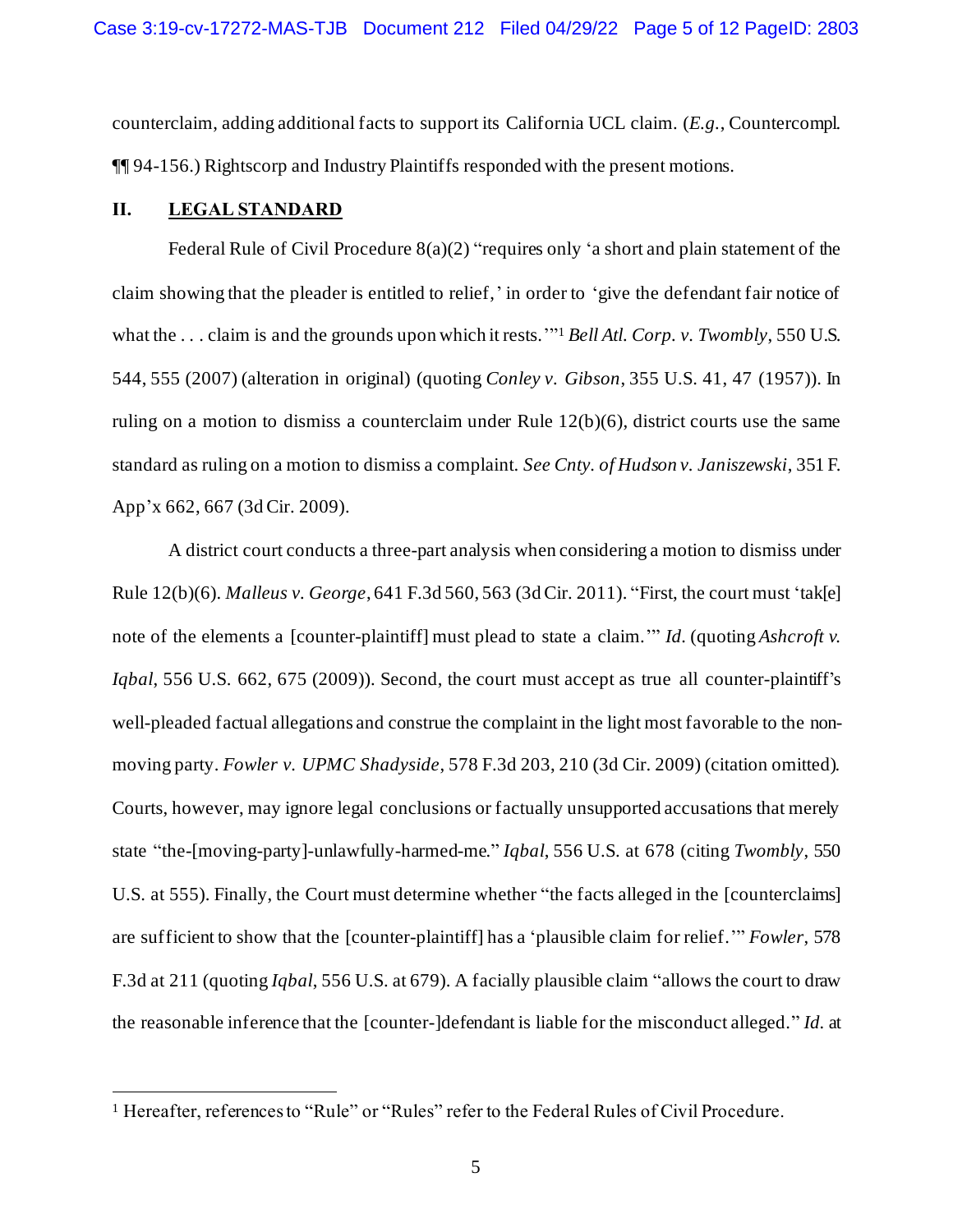210 (quoting *Iqbal*, 556 U.S. at 678). On a Rule 12(b)(6) motion, the moving party "bears the burden of showing that no claim has been presented." *Hedges v. United States*, 404 F.3d 744, 750 (3d Cir. 2005) (citing *Kehr Packages, Inc. v. Fidelcor, Inc.*, 926 F.2d 1406, 1409 (3d Cir. 1991)).

#### **III. DISCUSSION**

Before the Court are Rightscorp and Industry Plaintiffs' similar motions, both moving to dismiss Internet Providers' counterclaim under Rule 12(b)(6) on the grounds that their UCL claim is without merit and, further, that Internet Providers lack statutory standing to bring the claim. (*See generally* Rightscorp's Mot. to Dismiss, ECF No. 175; Industry Plaintiffs' Mot. to Dismiss, ECF No. 174.)

The UCL provides a cause of action for "any unlawful, unfair or fraudulent business act or practice." Cal. Bus. & Prof. Code § 17200. Parties only have standing to sue if they "suffered injury in fact and . . . lost money or property as a result of such unfair competition." *Californians for Disability Rights v. Mervyn's, LLC*, 39 Cal. 4th 223, 227-28 (Cal. 2006) (quoting Cal. Bus. & Prof. Code § 17204). The statute imposes a more stringent standing requirement in that claimants must establish a loss or deprivation of money or property sufficient to qualify as injury in fact (*i.e.*, economic injury) and demonstrate that that economic injury was the result of or caused by the alleged unfair business practice. (*See id.* (noting that the relevant statutory language was amended "by deleting the language that had formerly authorized suits by any person 'acting for the interests of itself, its members or the general public,' and by replacing it with the phrase, 'who has suffered injury in fact and has lost money or property as a result of unfair competition.'").)

As an initial matter, the Court notes that "[u]nlike a dismissal for lack of constitutional standing, which should be granted under Rule  $12(b)(1)$ , a dismissal for lack of . . . statutory standing is properly granted under Rule 12(b)(6)." *Harold H. Huggins Realty, Inc. v. FNC, Inc.*, 634 F.3d 787, 795 n.2 (5th Cir. 2011) (citation omitted). As Rightscorp and Industry Plaintiffs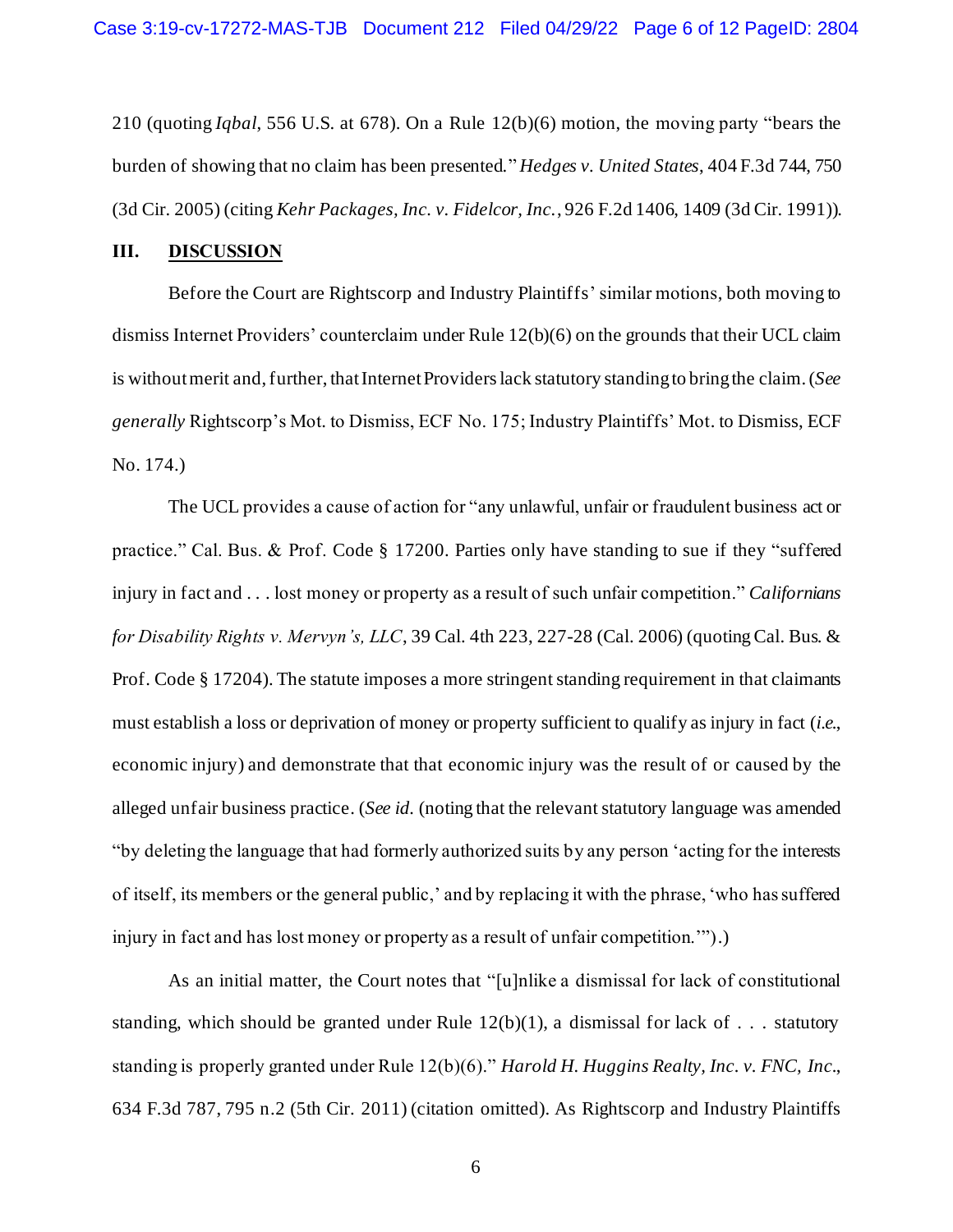only challenge Internet Providers' statutory standing under California law, the Court examines the counterclaim under Rule 12(b)(6).<sup>2</sup> The Court considers each motion in turn.

## **A. The Court Grants Rightscorp's Motion to Dismiss**

Previously, the Court found that Internet Providers "fail[ed] to adequately allege [statutory] standing as to either Rightscorp or [Industry Plaintiffs] because" they did not plead "a cognizable economic injury under the UCL." *UMG Recordings, Inc.*, 2021 WL 2810145, at \*4. This was because Internet Providers were required to demonstrate that they "lost money or property sufficient to constitute an injury in fact under Article III of the Constitution" and also required to demonstrate a "causal connection between [counter-defendants'] alleged UCL violation and [their] injury in fact." *Janovich v. Wells Fargo Bank, N.A.*, No. 21-402, 2022 WL 891277, at \*5 (E.D. Cal. Mar. 25, 2022). Internet Providers alleged that Rightscorp's infringement notification process caused them monetary harm: Rightscorp's flagrant disregard for Internet Providers'DMCAPolicy racked up unnecessary expenses. (*E.g.*, Countercompl. ¶ 150.) This, in turn, led Internet Providers to remodel and upgrade their infringement notification systems, increase employee expenses to address Rightscorp's noncompliant infringement notification emails, and expend additional legal costs to respond to such emails. (*See generally* Countercompl.) In their amended counterclaim, Internet Providers allege the same examples of economic harm, but this time add additional facts. (*Id*.) Thus, the Court revisits each of Internet Providers' alleged harms to determine whether they now have statutory standing. In doing so, the Court finds they still do not.

 $2 \text{ In any event, evaluating the motions under Rule } 12(b)(6)$  places Internet Providers in the more advantageous position of not having the burden of persuasion. *See Kehr Packages, Inc. v. Fidelcor,*  Inc., 926 F.2d 1406, 1409 (3d Cir. 1991) ("A plaintiff may be prejudiced if what is, in essence, a Rule  $12(b)(6)$  challenge to the complaint is treated as a Rule  $12(b)(1)$  motion. When subject matter jurisdiction is challenged under Rule  $12(b)(1)$ , the [non-movant] must bear the burden of persuasion. . . . On the other hand, under Rule 12(b)(6) the [movant] has the burden of showing no claim has been stated.").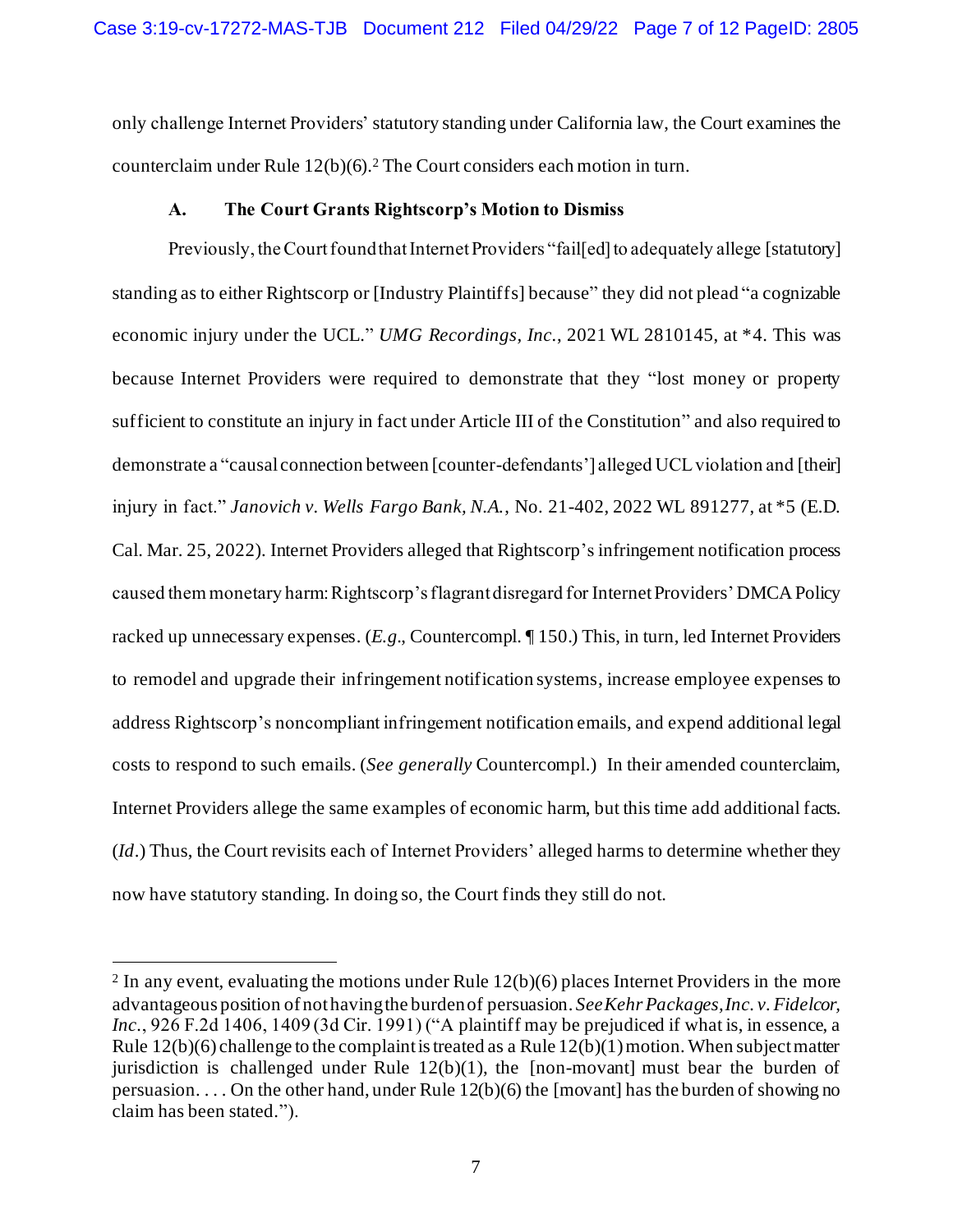First, the Court looks to Internet Providers' claim that they directed additional resources into upgrading and maintaining their DMCA Policy. (Countercompl. ¶ 131.) Embedded in these costs were "additional employee work hours" to handle Rightscorp's "noncompliant copyright infringement complaints." (*Id.*) Such costs, Internet Providers allege, were avoidable had Rightscorp simply followed their policies. (*See id.*) The Court finds these alleged additional costs insufficient to confer statutory standing for several reasons.

As an initial matter, Internet Providers elected to design their infringement system for their own benefit—to avail themselves of the Act's protective safe harbor provision. *See* 17 U.S.C. §§ 512(c), 512(i). They were under no legal obligation to implement a policy and, important here, the safe harbor provision does not specify how to implement a policy, only that it must be "adopted and reasonably implemented." *Id.* § 512(i)(1)(A). Internet Providers chose to establish several "minimum requirements" that third-party "email[s] alleging copyright infringement" must follow, including an electronic signature, specific information about the claimed infringement, and specific formatting. (Countercompl. ¶ 52.) To demonstrate any added costs were not self-inflicted, then, Internet Providers must demonstrate that they were unable to reasonably modify these selfselected requirements, but such allegations are noticeably absent from Internet Providers' counterclaim. *In Def. of Animals v. Sanderson Farms, Inc.*, No. 20- 5293, 2021 WL 4243391, at \*4 (N.D. Cal. Sept. 17, 2021) ("If the defendant's conduct did not *force* the plaintiff to divert resources, the only injury comes from the plaintiff's own actions. This self-inflicted injury would not be fairly traceable to the defendant." (emphasis added)). To be sure, Internet Providers also fail to identify any statutory or legal authority that requires Rightscorp to format its infringement notifications in accordance with Internet Providers' preferences. Even if Rightscorp could have saved Internet Providers "time and effort" by following their DMCA Policy, any additional costs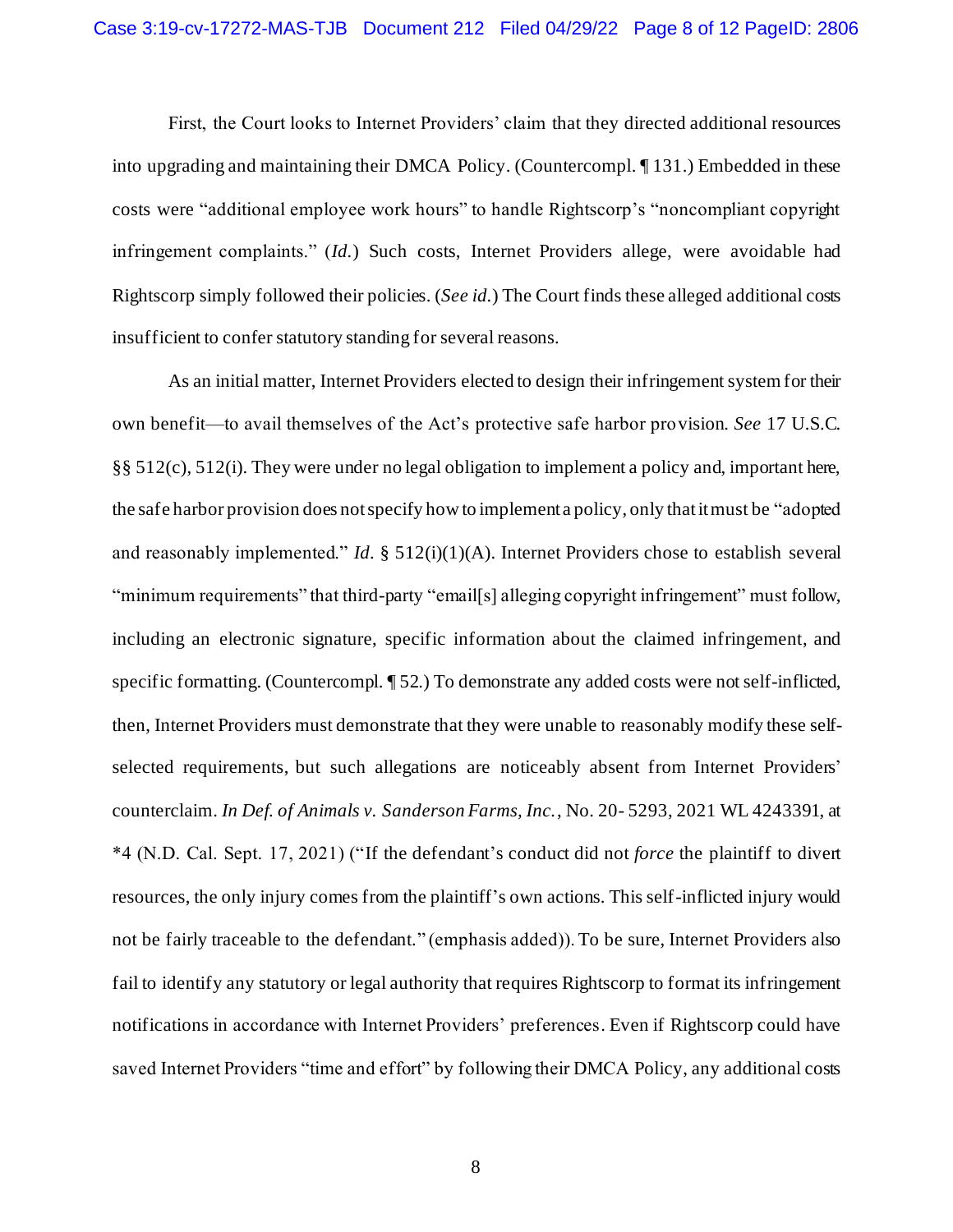to Internet Providers are based on how they *chose* to design their system. Consequences of that personal choice are not damages meant to be addressed by the UCL. *See Red v. Gen. Mills, Inc.*, No. 15-2232, 2015 WL 9484398, at \*4 (C.D. Cal. Dec. 29, 2015) ("[S]elf-inflicted harm doesn't satisfy the basic requirements for standing."); *Mendia v. Garcia*, 768 F.3d 1009, 1013 n.1 (9th Cir. 2014). If self-inflicted harm "does not amount to an 'injury' cognizable under Article III," then it also fails to satisfy the basic requirements for statutory standing. *Nat'l Fam. Plan. & Reprod. Health Ass'n, Inc. v. Gonzales*, 468 F.3d 826, 831 (D.C. Cir. 2006).

Second, Internet Providers add additional color around their increased legal expenses. (Countercompl. ¶¶ 130, 132.) Specifically, they allege to have incurred legal expenses "separate from any litigation costs" in responding to Rightscorp's infringement notifications. (*Id.*) Parsing this out further, Internet Providers claim that they incurred additional legal costs associated with developing a DMCA Policy. (*Id.*) But the Court finds this assertion fails to specifically attribute developing this policy to Rightscorp (versus establishing a safe harbor policy for all third-party notifications) and therefore fails to confer standing. *Daro v. Super. Ct.*, 151 Cal. App. 4th 1079, 1099 (Cal. Ct. App. 2007) ("When a UCL action is based on an unlawful business practice . . . there must be a causal connection between the harm suffered and the unlawful business activity."). To be sure, even if Internet Providers alleged facts sufficient to show causation, they still fail to plead a cognizable injury because they incurred costs based on modifying their own self-selected DMCA Policy. *Campeau v. Soc. Sec. Admin.*, 575 F. App'x 35, 38 (3d Cir. 2014) ("purely voluntary decision[s]" are self-inflicted injuries that don't confer standing). A DMCA Policy, it should be noted, that Internet Providers created to benefit from statutory immunity from infringement suits under the Act.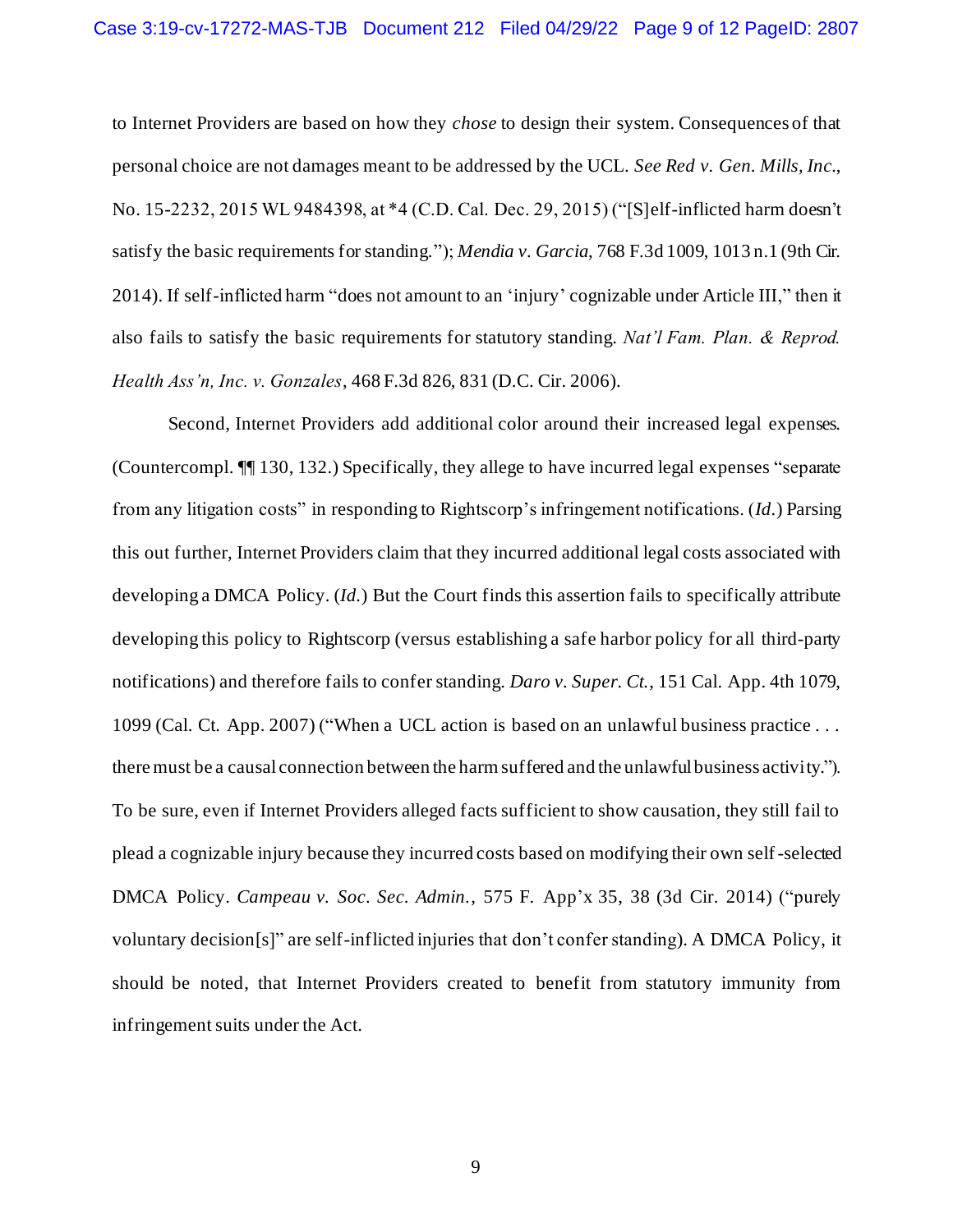Further, the Court already dismissed Industry Plaintiffs' claim of "legal expenses in evaluating and defending against" this suit under the *Noerr-Pennington* doctrine. *UMG Recordings,Inc.*, 2021 WL 2810145, at \*5 (rejecting as a proffered injury Internet Providers' costs associated with defending the current suit); *see also Sosa v. DIRECTV, Inc.*, 437 F.3d 923, 929 (9th Cir. 2006). It does so again here. Similarly, the Court also rejected Internet Providers' contention that they suffered "legal costs associated with evaluating the proper response to Rightscorp's notices," as they failed to specify that that evaluation was separate and apart from preparing for the instant counterclaims. *Id.* at \*6 (citing *Two Jinn v. Gov't Payment Serv., Inc.*, 223 Cal. App. 4th 1321, 1334 (2015)). As the Court already found, the *Noerr-Pennington* doctrine encompasses not just direct litigation costs but also those "incidental to the prosecution of a suit." *Columbia Pictures Indus., Inc. v. Pro. Real Est. Invs., Inc.*, 944 F.2d 1525, 1528-29 (9th Cir. 1991).

All that remains is Internet Providers' costs from legal evaluations of potential remedies against Rightscorp "in and around 2016." (Countercompl. ¶ 130.) Because this was done years before the instant suit, Internet Providers argue, it is separate and apart from the current litigation. Not so. Strategizing over a legal response before suing still "cannot establish standing to pursue a UCL claim based on expenses incurred*.*" *Robinson v. HSBC Bank USA*, 732 F. Supp. 2d 976, 989 (N.D. Cal. 2010). The timing does not change that Internet Providers were exploring how and when to seek a legal remedy against Rightscorp. Just because it came to fruition several years later in the form of a counterclaim does not change the underlying preparation for future litigation.

At bottom, Internet Providers take issue with Congress's statutory regime concerning service provider liability for copyright infringement. Their desire for companies like Rightscorp to tailor infringement notifications in certain ways to save Internet Providers money is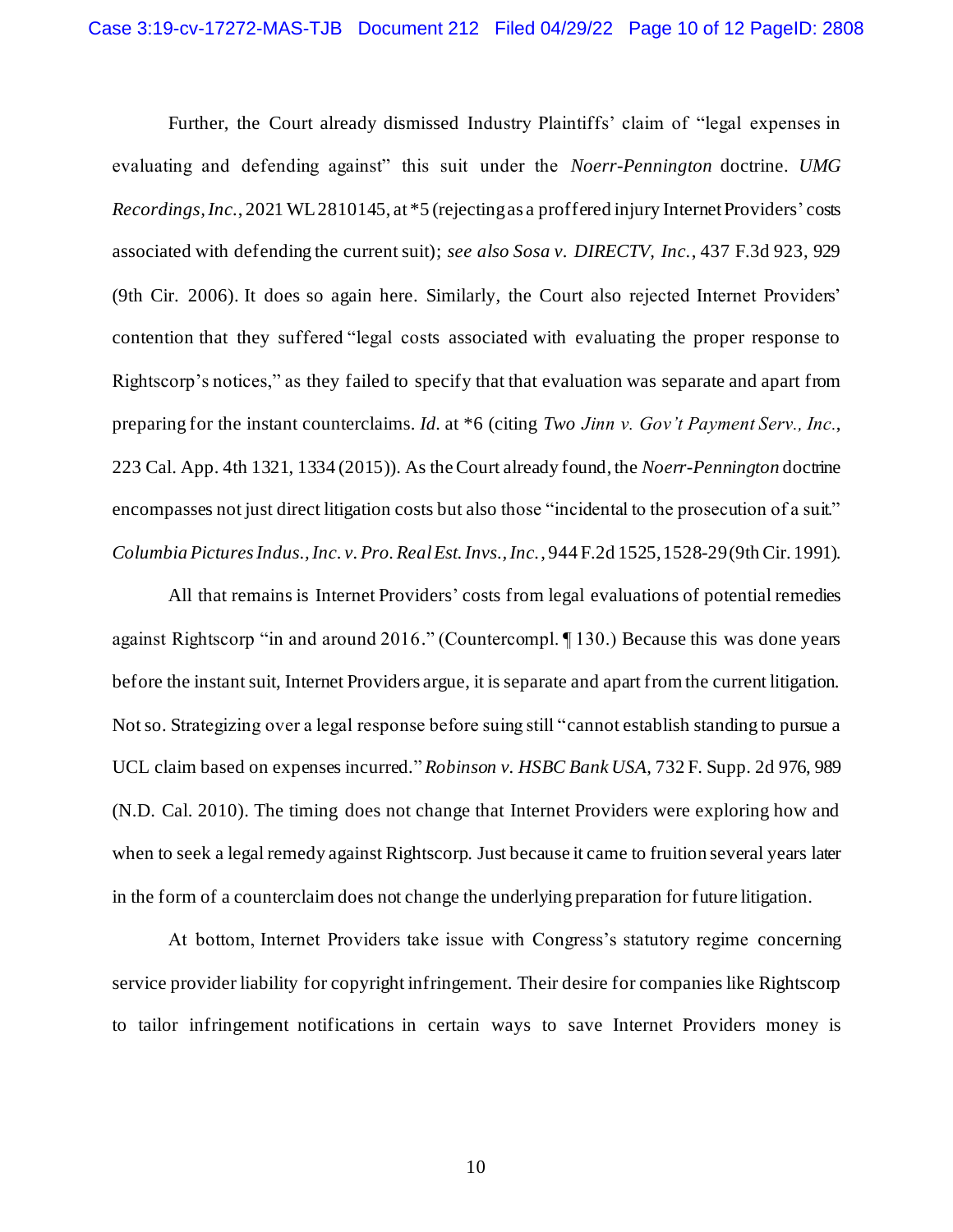understandable but, as it stands, no such requirement is obligated by law. <sup>3</sup> So any costs derived from Internet Providers' preferences are theirs to bear alone—parties "cannot manufacture standing merely by inflicting harm on themselves."<sup>4</sup> *Clapper v. Amnesty Int'l USA*, 568 U.S. 398, 416 (2013); *see also Campeau*, 575 F. App'x at38 (explaining that plaintiff's self-inflicted injuries did not confer standing as they could not be attributed to the defendant (citing *Clapper*, 568 U.S. at 418)). Because Internet Providers lack statutory standing under California's UCL, the Court dismisses their amended counterclaim. As Internet Providers were granted an opportunity to amend previously, the counterclaim is now dismissed with prejudice.

# **B. The Court Grants Industry Plaintiffs' Motion to Dismiss.**

The Court next turns to Industry Plaintiffs' Motion to Dismiss. For the reasons detailed above, Internet Providers lack standing against them, too. Indeed, Industry Plaintiffs are further removed from causing any alleged economic harm to Internet Providers due to Rightscorp's infringement notification process. In any event, Internet Providers' amended counterclaim fails and is dismissed against Industry Plaintiffs with prejudice.

<sup>&</sup>lt;sup>3</sup> Internet Providers argue that Rightscorp acted as an unlicensed private investigator, which they allege violated California's UCL and caused Internet Providers to "suffer economic injury." (Countercompl. ¶¶ 133-44 (citing California Business & Professions Code § 7521).) To illustrate that injury, Internet Providers allege that Rightscorp would not have engaged in the same "fraudulent business practices" had it been trained and licensed as a private investigator. (*Id.* ¶ 144.) But the Court finds this type of harm "speculative and [unable to] form the basis for a plausible UCL claim." *Khan v. 7-Eleven, Inc.*, No. 14-522, 2015 WL 12781203, at \*3 (C.D. Cal. May 6, 2015).

<sup>4</sup> To the extent Internet Providers attempt to allege some form of economic harm from Rightscorp's "destruction of all underlying evidence," they fail to provide facts to support that harm. (*E.g.*, Countercompl. ¶ 150.) Because the factual support isn't there, the Court "need not credit" conclusory assertions of economic harm. *Morse v. Lower Merion Sch. Dist.*, 132 F.3d 902, 908 (3d Cir. 1997). In any event, the Court limits this finding to Internet Providers' UCL counterclaim. Should Internet Providers believepertinent evidence to this suit was destroyed, discovery sanctions are the appropriate remedy. *Schmid v. Milwaukee Elec. Tool Corp.*, 13 F.3d 76, 79 (3d Cir. 1994).